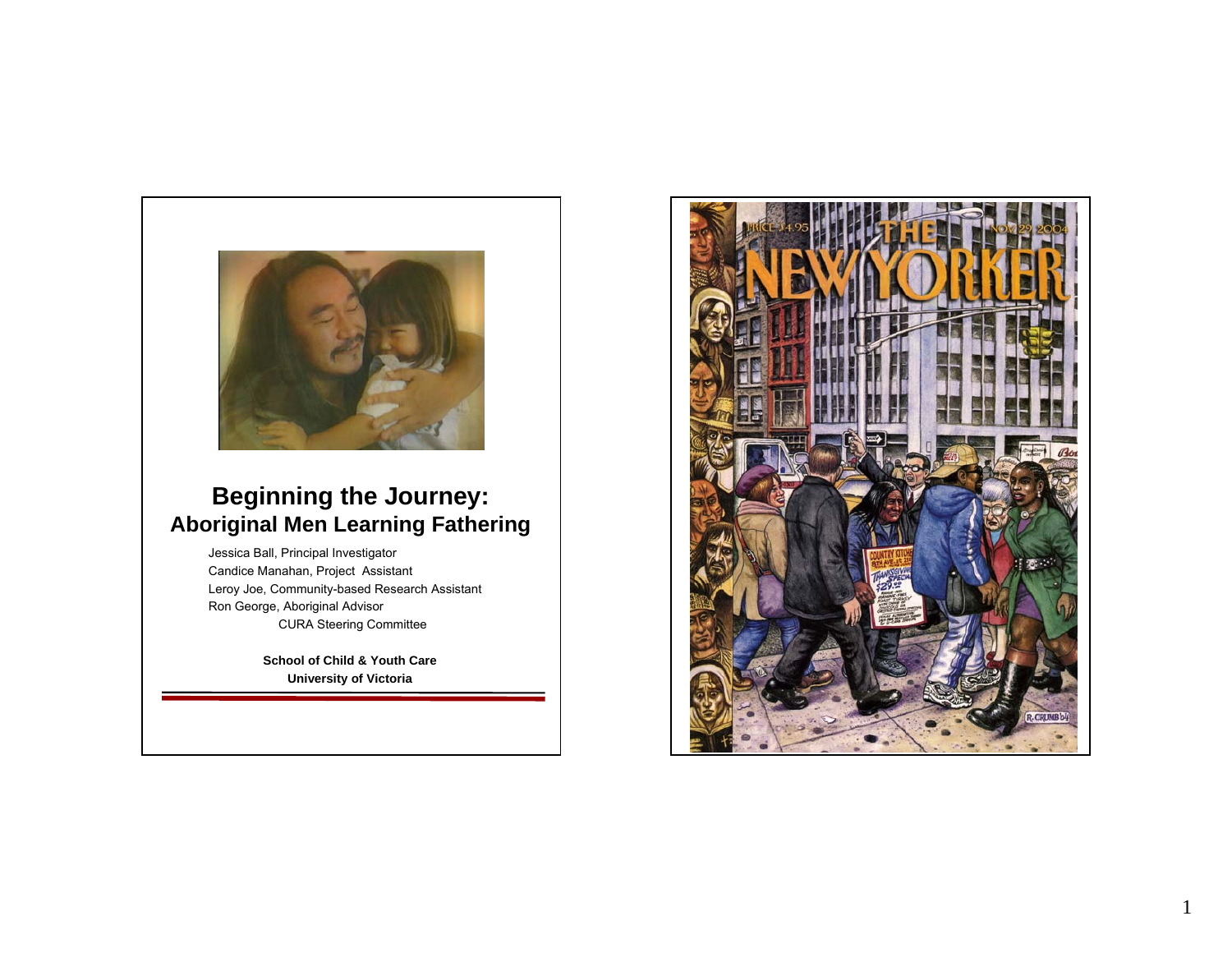# **Beginning the Journey**

Aboriginal men learning fathering

- from disruption, discontinuity, & displacement …
- to revitalization of multi-generational transmission of culture & identity
- *How can we understand the fathering experiences of Aboriginal men?*
- *What are the issues facing them?*
- *How can policy & programs support them?*

## **Who wants to know about Aboriginal fathers?**

- Aboriginal Early Childhood Development movement
- Early Childhood Development Intercultural Partnerships (www.ecdip.org)
- Indigenous knowledges, child-raising practices & community-based program development
- Aboriginal research capacity building
- Social justice addressing the fall-out from Residential Schools & other colonial abuses, working as partners to strengthen circles of caring for children and families

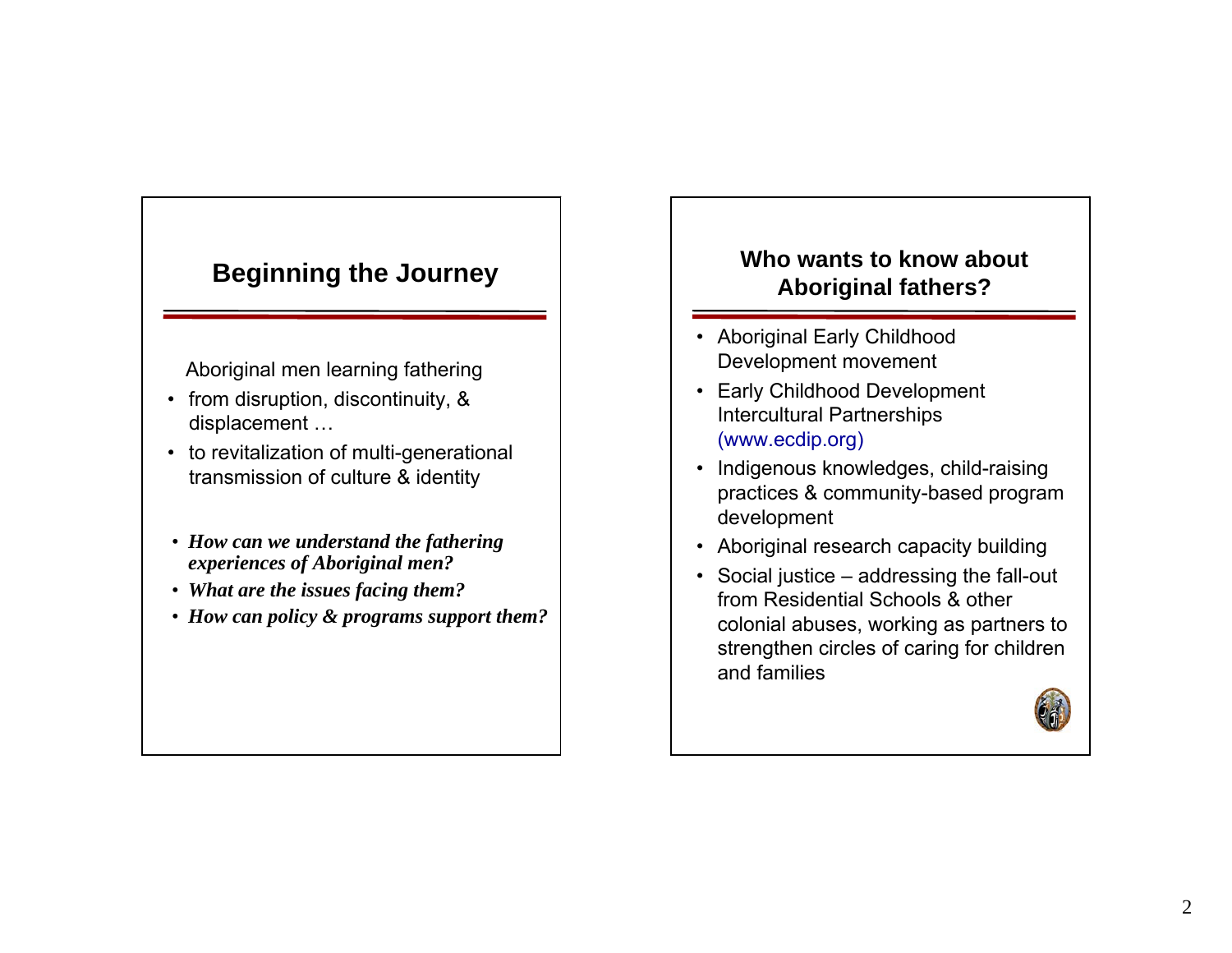# **Aboriginal Fathers Project**

- I.Literature Review
- II.Demographic Profile
- III.Interview Study
- IV. Family Service Programs Review
- V. Book survey: How are Aboriginal men portrayed

in the lives of children?





**.** *. . Nothing . . .* 

- 5 articles of Indigenous parents found in Canada & US (published & grey lit.)
- Virtually every question about Indigenous fathers and fathering is unanswered.
- Ing (1991): *Just because it isn't known by academics doesn't mean it isn't known. It is known to Aboriginal peoples*.
- Prevalent conceptual frameworks for understanding European-heritage fathering are not likely to fit will for Indigenous fathers (e.g., generative or lifecourse perspectives)
- "Parenting programs" are not fitting
- Start with an emic approach, involving Aboriginal fathers in telling their stories

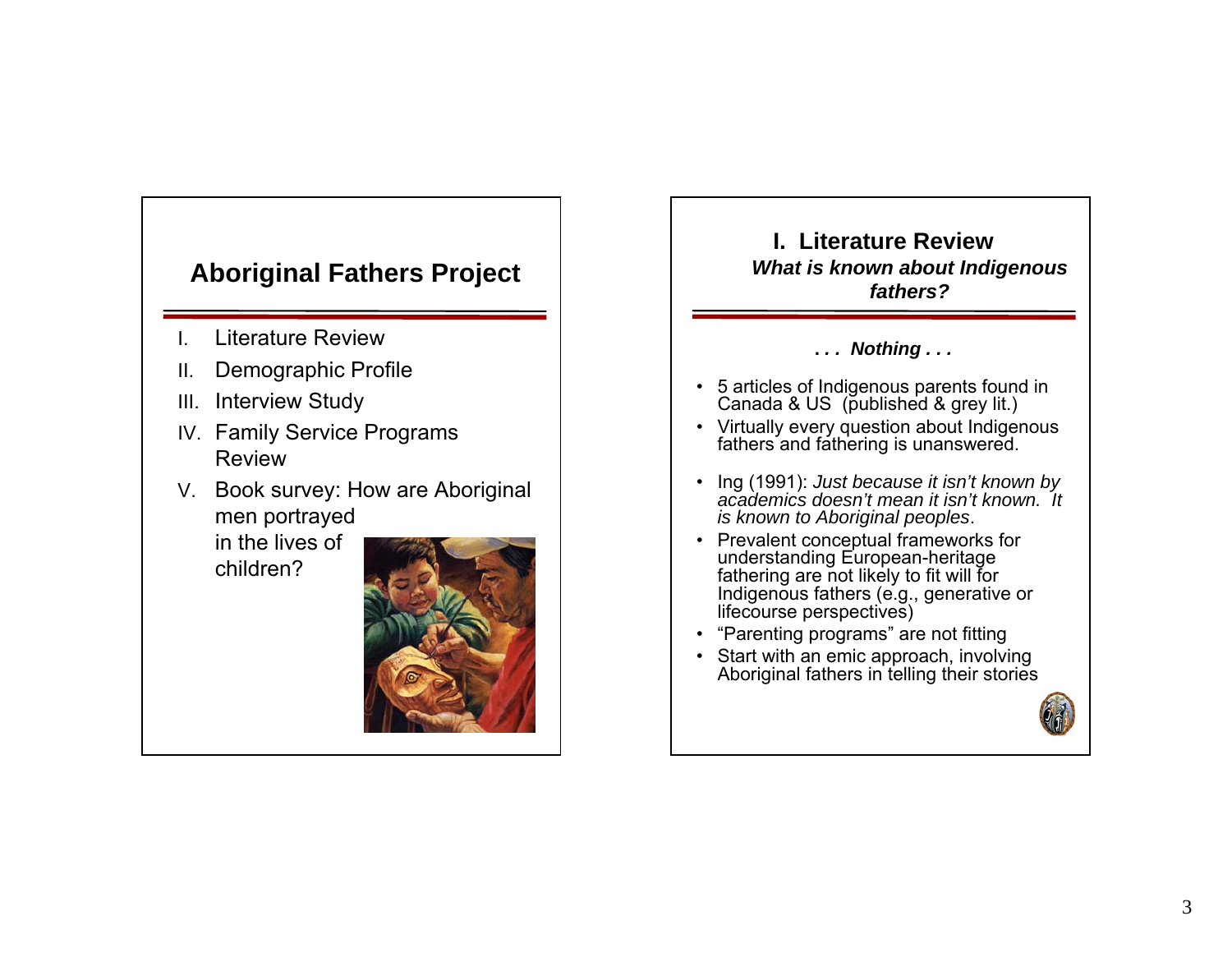## **II. Demographic Profile of Aboriginal men in Canada**

- Source: 2001 Census data (?!?)
- •**Younger** pop. than non-Aboriginal males
- 60% non-status
- •70% live off-reserve / 70% in urban areas
- **Higher mobility:** 
	- 50% moved in last 5 yrs, mostly within region
- **Lower education:** 
	- 51% less than high school completion (31% non-Ab.men)
- **Lower employment:** 
	- 32% over 15 yrs. unemployed (25% non-Ab men) 29% full-time work (45% of non-Ab men)
- **Lone Aboriginal men heading households** (perhaps 15,000 families & increasing)
- **Poverty:**
	- Aboriginal lone fathers 3.5 times as likely as non-Ab lone fathers to have family income under \$7000/yr.
- ► **Poverty, employment instability, & relationship instability are known to have profound negative impacts on father involvement.**



## **III. Community Partnerships for Interview Study**

- Little Hands of Friendship Aboriginal Head Start Program, Prince George, BC
- Power of Friendship Aboriginal Head Start Program, Prince George, BC
- Pqusnalcw Child and Families Programs, Lil'wat Nation BC
- Terrace Child and Family Services Dad's Group, BC
- Esketemc First Nation, BC
- Skidigate First Nation, BC

Many other Aboriginal fathers …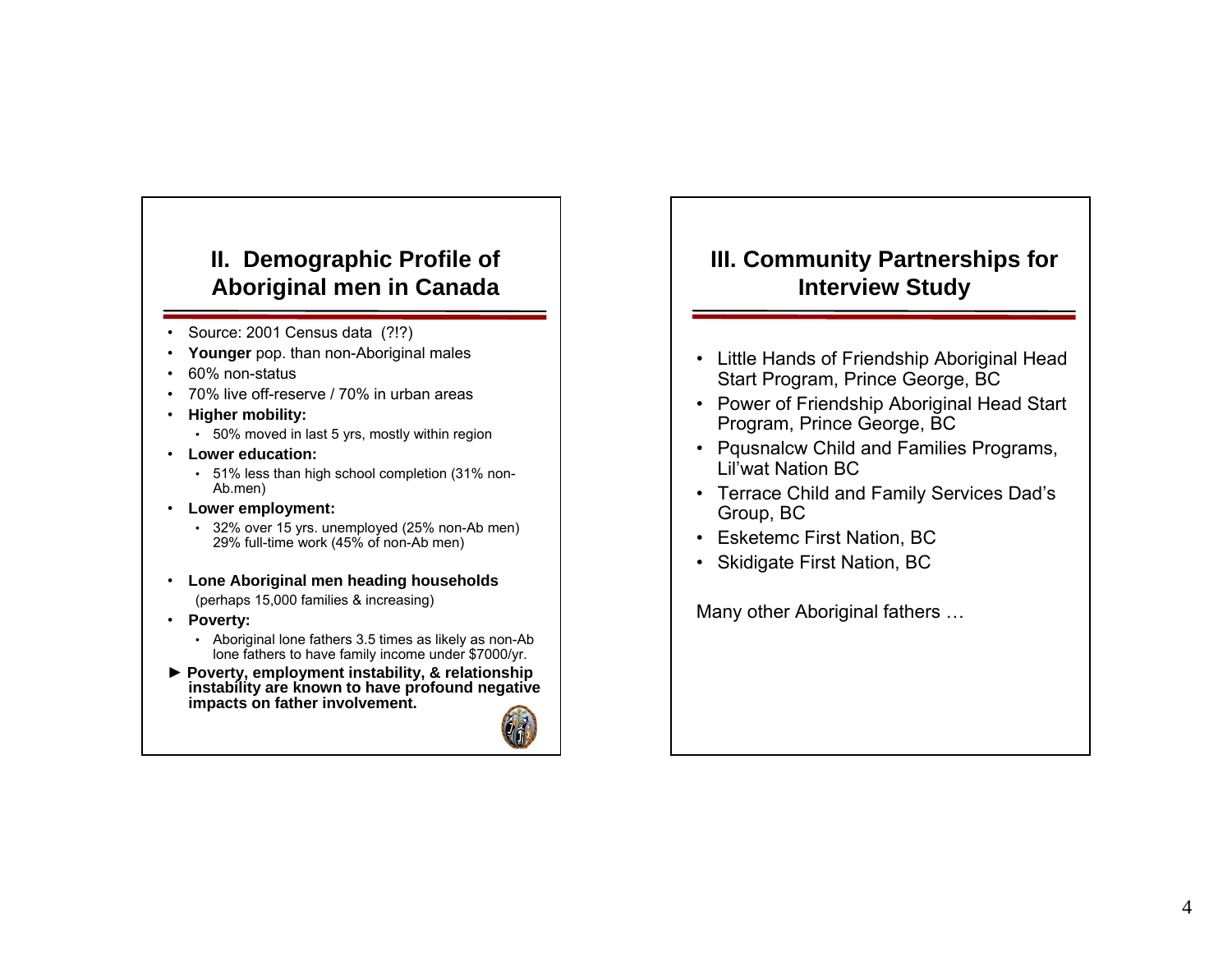### **Interviews with Aboriginal Fathers**

- High interest in participation
- 80 1 <sup>1</sup>/<sub>2</sub> hr. taped structured interviews
- Most First Nations, some Metis, no Inuit
- Demographics
- Children in their lives



- Father roles
- Father satisfaction
- Work issues
- Arrangements with partners
- Learning to be a father?
- Needs direct & societal
- Fathering in the community
- Fathering history

# **Preliminary Themes**

#### *It's about TIME*

- Chronosystem
- Understanding the reproduction of fathering from a historicentric view
- Cultural holocaust post-contact
- Disrupted attachments due to apprehension practices:
	- o Residential schools
	- o Child protection policies
	- o Fostering
	- o Adoptions
	- o Incarcerations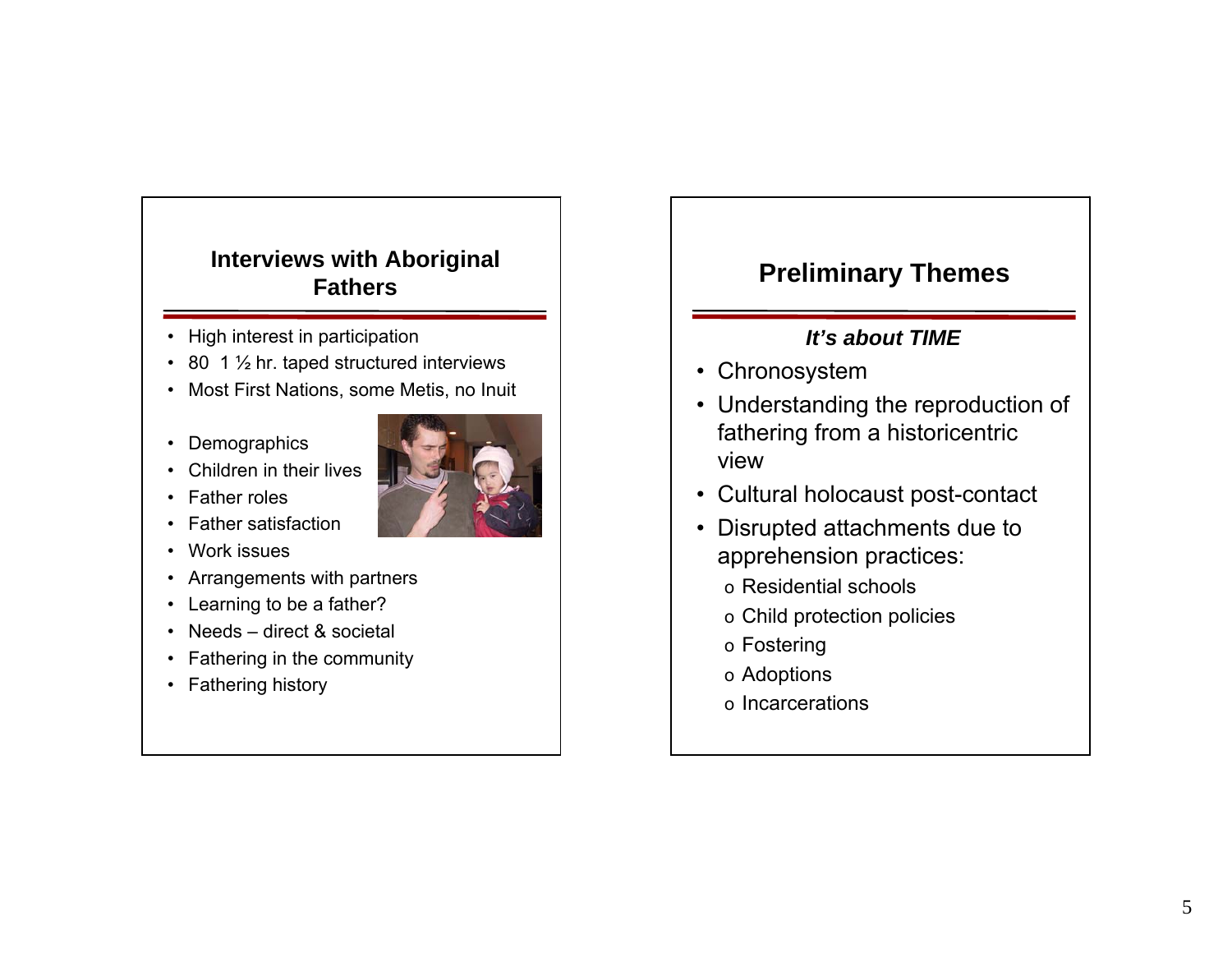# **Challenges due to holocaust**

Reproduction of abusive or neglectful fathering

- Unknown numbers of children
- Substance abuse problems
- Incarcerations
- Homelessness
- Lack of confidence & fathering skills
- Low self-worth & depression
- Negative expectations in Aboriginal & non-Aboriginal communities
- Mothercentric programs
- Vacuum of support

## **Highly variable Aboriginal father involvement over time**

- High mobility
- One or both parents may leave the family home for work, school, family obligations, treatment, incarcerations, leaving lone parent for days, weeks, years.
- Lack of employment often combine short-term jobs, seasonal jobs away from home
- Substance abuse relapse
- With multiple caregivers, 'parenting' can be continuous.

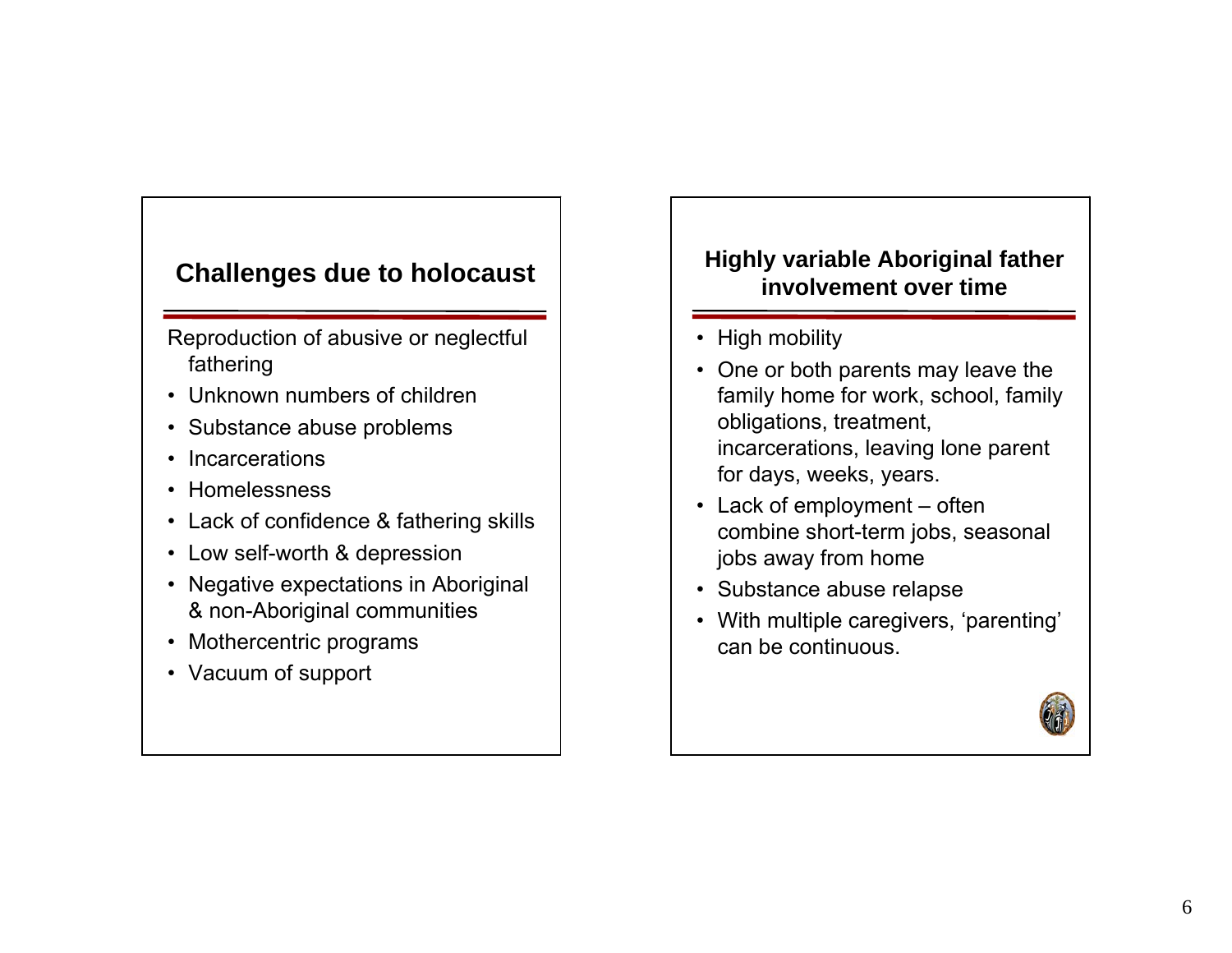#### **Cross-generational developmental processes**

- Aboriginal fathers today describe getting to know their children as adults "W*e're more like best friends"*
- Many describe how they are on a similar 'healing' journey of recovery and cultural rediscovery as their children.

"We're all going through this together."

• Many have serial families (multigenerational child-child relationships).



• Many describe 'growing themselves up' as they participate in their own child's growth (e.g., play, attachment, being in a school)

• Many describe learning to be a father *"from my child."*

*"My 3 year old has taught me to be a better man."*

#### **Multiple caregivers in extended families**

- Even in communities low on social cohesion, there tends to be a sequence of men involved in lives of children – grandfathers, brothers, uncles
- • Serve to connect child through certain skills & roles to extended family & community.
- Potential for continuity in caregiving across changing family circumstances
- Implications for kith and kin policies
- Need research on outcomes of multiple & sequential relationships with men in caregiving roles

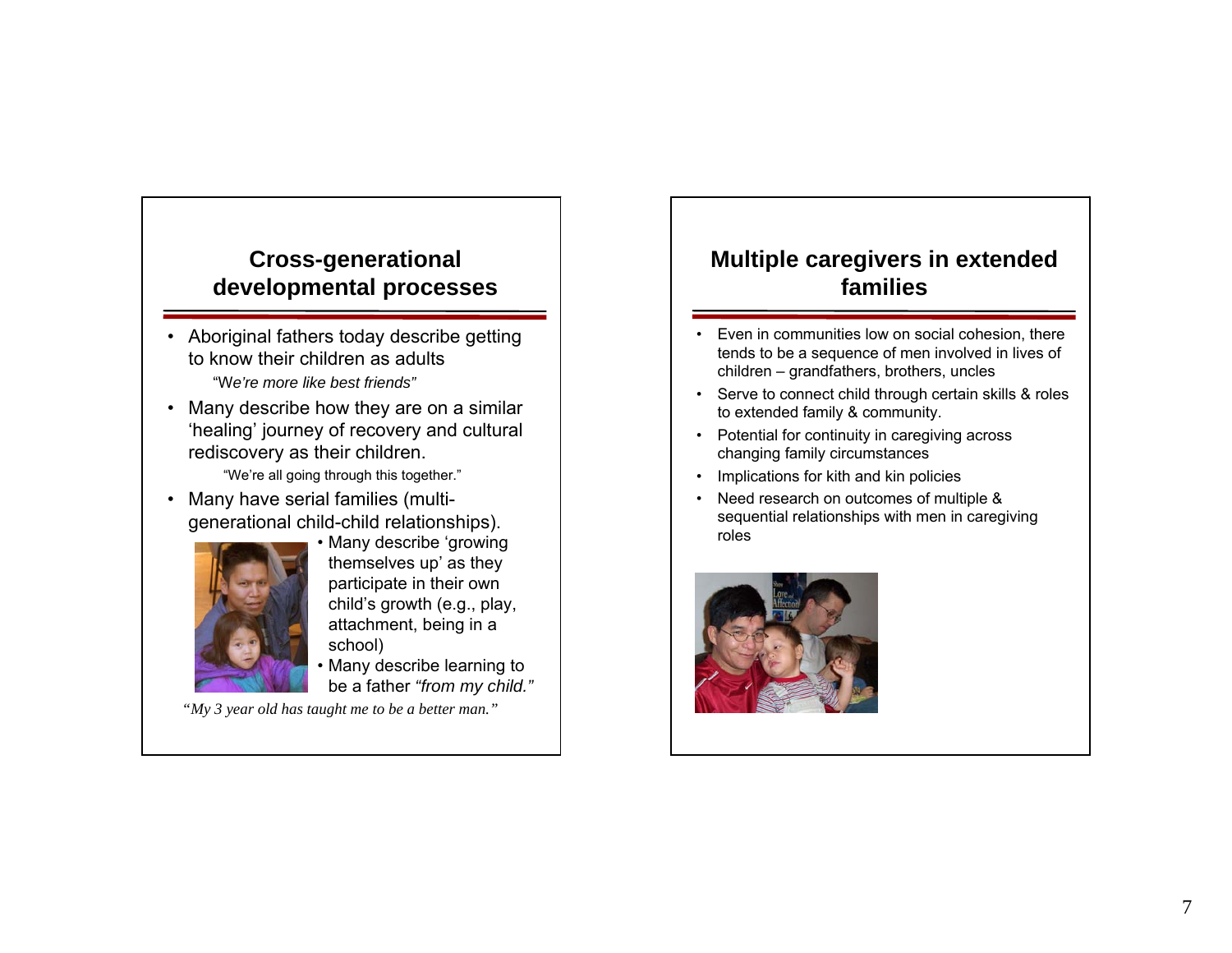## **Multi-generational cultural transmission**

- Interviewees' construction of 'responsible fathering' includes:
	- fathers & other male relatives passing on cultural knowledge and role entitlements to their own & others' children (e.g., naming, conferring honorific titles, teaching traditional dances, songs, & drumming).
	- ensuring the child is connected with the Aboriginal community(ies) to which the parents belong.





Grandfather was sitting in his favourite chair in the evening sun, and as soon as Jason had cleaned the fish and given it to his mother to cook, he hurried to where the old man was dreaming of days gone by. Grandfather did not like to be hurried

at any time, and after Jason had gabbled out the story of what he had seen, the old man closed his eyes for a few moments before he gave his reply in the slow and gentle voice of his people.